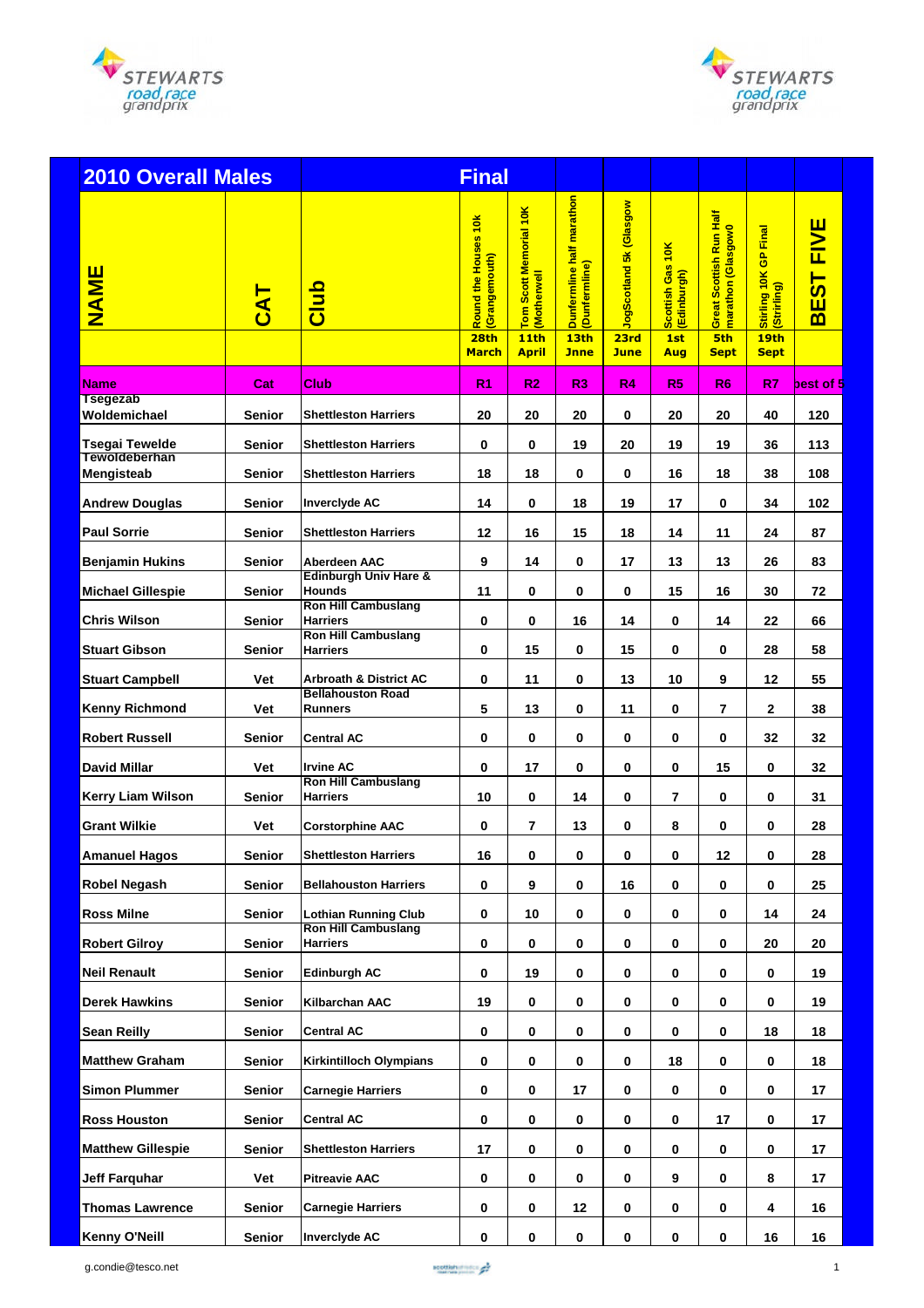



| <b>Allan Adams</b>          | <b>Senior</b> | <b>Shettleston Harriers</b>      | 15          | 0         | 0              | $\bf{0}$        | 0           | 0  | 0  | 15              |
|-----------------------------|---------------|----------------------------------|-------------|-----------|----------------|-----------------|-------------|----|----|-----------------|
| <b>Scott Kennedy</b>        | <b>Senior</b> | <b>Bellahouston Road Runners</b> | 0           | 0         | 0              | 8               | 0           | 5  | 0  | 13              |
| <b>Murray Strain</b>        | <b>Senior</b> | <b>Hunters Bog Trotters</b>      | 13          | 0         | 0              | 0               | 0           | 0  | 0  | 13              |
| <b>Matthew Bell</b>         | <b>Senior</b> | Edinburgh AC                     | 0           | 12        | 0              | 0               | 0           | 0  | 0  | 12 <sup>2</sup> |
| <b>Keith Hood</b>           | <b>Senior</b> | <b>Corstorphine AAC</b>          | 0           | 0         | 0              | 0               | 12          | 0  | 0  | 12              |
| <b>Charles Thomson</b>      | Vet           | Ron Hill Cambuslang Harrier      | 0           | 0         | 0              | 12 <sub>2</sub> | 0           | 0  | 0  | 12 <sup>2</sup> |
| <b>Neil Calder</b>          | <b>Senior</b> | <b>Edinburgh AC</b>              | 0           | 0         | 0              | 0               | 11          | 0  | 0  | 11              |
| <b>Colin McGill</b>         | <b>Senior</b> | <b>Bellahouston Road Runne</b>   | $\bf{0}$    | 0         | 0              | $\bf{0}$        | 5           | 6  | 0  | 11              |
| <b>Bryan Clark</b>          | <b>Senior</b> | <b>Corstorphine AAC</b>          | 0           | 0         | 11             | 0               | 0           | 0  | 0  | 11              |
| <b>Louis O'Hare</b>         | <b>Senior</b> | <b>Kirkintilloch Olympians</b>   | 0           | 0         | 0              | 10              | 0           | 0  | 0  | 10              |
| <b>Jamie Reid</b>           | <b>Senior</b> | Ron Hill Cambuslang Harr         | 0           | 0         | 0              | 0               | 0           | 0  | 10 | 10              |
| <b>Daniel Bradford</b>      | <b>Senior</b> | <b>Glasgow University Hare a</b> | 1           | 0         | 0              | 9               | 0           | 0  | 0  | 10              |
| <b>Benjamin Melby</b>       | <b>Senior</b> | <b>Garscube Harriers</b>         | 0           | 0         | 0              | $\bf{0}$        | 0           | 10 | 0  | 10              |
| <b>Allan Fotheringham</b>   | Vet           | <b>Carnegie Harriers</b>         | 0           | 0         | 10             | 0               | 0           | 0  | 0  | 10              |
| <b>Martin Ferguson</b>      | Vet           | <b>Edinburgh AC</b>              | $\bf{0}$    | 0         | 9              | 0               | 0           | 0  | 0  | 9               |
| <b>Andrew Campbell</b>      | <b>Senior</b> | <b>Bellahouston Harriers</b>     | 0           | 6         | 0              | 3               | 0           | 0  | 0  | 9               |
| <b>Sam Forester</b>         | <b>Senior</b> | <b>Ron Hill Cambuslang Harr</b>  | $\mathbf 0$ | 0         | 0              | 0               | 0           | 8  | 0  | 8               |
| <b>Russell Whittington</b>  | <b>Senior</b> | <b>Bellahouston Road Runne</b>   | 0           | 8         | 0              | 0               | 0           | 0  | 0  | 8               |
| John Newsom                 | <b>Senior</b> | <b>Pitreavie AAC</b>             | 8           | 0         | 0              | 0               | 0           | 0  | 0  | 8               |
| lain Taylor                 | Vet           | <b>Carnegie Harriers</b>         | 0           | 0         | 8              | 0               | 0           | 0  | 0  | 8               |
| <b>Alan Ramage</b>          | Vet           | Ron Hill Cambuslang Harr         | 0           | 5         | 0              | 0               | 0           | 3  | 0  | 8               |
| <b>Nick Reid</b>            | <b>Senior</b> | <b>Bellahouston Road Runne</b>   | 0           | 0         | 0              | $\overline{7}$  | 0           | 0  | 0  | $\overline{7}$  |
| <b>Martin Graham</b>        | Senior        | <b>Shettleston Harriers</b>      | 7           | 0         | 0              | 0               | 0           | 0  | 0  | 7               |
| <b>Campbell Hutt</b>        | <b>Senior</b> | <b>Carnegie Harriers</b>         | 0           | 0         | $\overline{7}$ | 0               | 0           | 0  | 0  | $\overline{7}$  |
| <b>Lewis Millar</b>         | <b>Senior</b> | <b>Central AC</b>                | 0           | 0         | 0              | $\pmb{0}$       | 0           | 0  | 6  | 6               |
| <b>Graeme Kennedy</b>       | Vet           | <b>Motherwell AC</b>             | 0           | 0         | 6              | 0               | 0           | 0  | 0  | 6               |
| <b>Daniel Gay</b>           | <b>Senior</b> | <b>Hunters Bog Trotters</b>      | $\mathbf 0$ | 0         | 0              | $\mathbf 0$     | 6           | 0  | 0  | 6               |
| <b>Ben Cole</b>             | <b>Senior</b> | <b>Unattached</b>                | 6           | 0         | 0              | $\pmb{0}$       | 0           | 0  | 0  | 6               |
| <b>Alasdair McLeod</b>      | <b>Senior</b> | <b>Bellahouston Road Runne</b>   | $\mathbf 0$ | 0         | 0              | 6               | 0           | 0  | 0  | 6               |
| <b>Kevin Mathie</b>         | Senior        | <b>Carnegie Harriers</b>         | $\pmb{0}$   | 0         | 5              | $\mathbf 0$     | 0           | 0  | 0  | 5               |
| <b>Greig Glendinning</b>    | <b>Senior</b> | <b>Bellahouston Road Runne</b>   | $\mathbf 0$ | 0         | 0              | 5               | 0           | 0  | 0  | 5               |
| <b>William Townsend</b>     | Senior        | <b>Hunters Bog Trotters</b>      | 0           | 0         | 0              | $\bf{0}$        | 4           | 0  | 0  | 4               |
| <b>Mike Harvey</b>          | Vet           | <b>Carnegie Harriers</b>         | $\mathbf 0$ | 0         | 4              | $\mathbf 0$     | 0           | 0  | 0  | 4               |
| <b>Matthew Sutherland</b>   | Senior        | <b>Caithness AAC</b>             | 4           | 0         | 0              | $\mathbf 0$     | 0           | 0  | 0  | 4               |
| John McMillan               | Senior        | Kilbarchan AAC                   | 0           | 4         | 0              | $\pmb{0}$       | 0           | 0  | 0  | 4               |
| <b>Ethan Sloan-Dennison</b> | $\mathbf 0$   | <b>VP-Glasgow AC</b>             | 0           | 0         | 0              | 4               | 0           | 0  | 0  | 4               |
| <b>Amanuel Zerezighi</b>    | <b>Senior</b> | <b>Bellahouston Harriers</b>     | 0           | $\pmb{0}$ | $\pmb{0}$      | $\pmb{0}$       | $\mathbf 0$ | 4  | 0  | 4               |

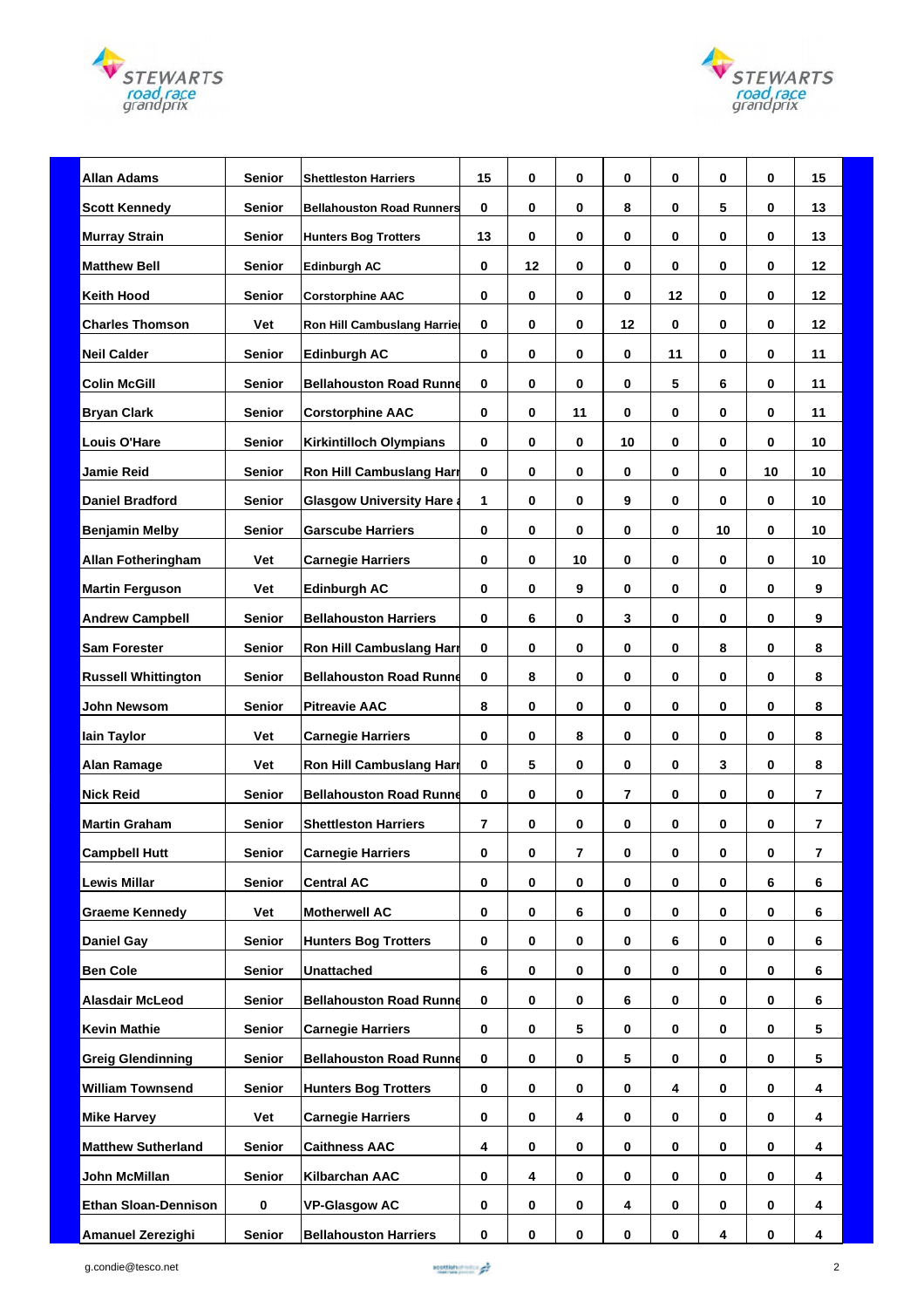



| <b>Neil Thin</b>       | <b>Vet</b>    | <b>Edinburgh AC</b>              | 3            | $\bf{0}$     | 0            | $\bf{0}$     | 0            | 0            | $\bf{0}$     | 3            |
|------------------------|---------------|----------------------------------|--------------|--------------|--------------|--------------|--------------|--------------|--------------|--------------|
| <b>Marc Grierson</b>   | <b>Senior</b> | <b>Portobello Running Club</b>   | $\bf{0}$     | 0            | 3            | $\bf{0}$     | 0            | 0            | $\bf{0}$     | 3            |
| <b>Ian Stewart</b>     | Vet           | <b>Carnegie Harriers</b>         | 0            | 3            | 0            | $\bf{0}$     | 0            | 0            | $\bf{0}$     | 3            |
| <b>Adam Chmieloski</b> | <b>Senior</b> | <b>Edinburgh AC</b>              | 0            | 0            | 0            | $\bf{0}$     | 3            | 0            | $\bf{0}$     | 3            |
| <b>Stuart Johnston</b> | <b>Senior</b> | <b>Edinburgh AC</b>              | 0            | $\bf{0}$     | 0            | $\bf{0}$     | $\mathbf{2}$ | 0            | $\mathbf 0$  | $\mathbf{2}$ |
| <b>Paul Thompson</b>   | Vet           | <b>Helensburgh AAC</b>           | 0            | $\mathbf{2}$ | 0            | 0            | 0            | 0            | $\bf{0}$     | $\mathbf{2}$ |
| <b>Michael Deason</b>  | <b>Senior</b> | <b>Glasgow University Hare a</b> | $\mathbf{2}$ | $\bf{0}$     | 0            | $\bf{0}$     | 0            | 0            | $\mathbf 0$  | $\mathbf{2}$ |
| <b>Gerard Scullion</b> | Vet           | <b>Bellahouston Road Runne</b>   | $\bf{0}$     | 0            | 0            | $\mathbf{2}$ | 0            | 0            | $\bf{0}$     | $\mathbf{2}$ |
| George Taylor          | Vet           | <b>Giffnock North AAC</b>        | 0            | 0            | 0            | $\bf{0}$     | 0            | $\mathbf{2}$ | $\bf{0}$     | $\mathbf{2}$ |
| <b>Colin Crabbie</b>   | <b>Vet</b>    | <b>Hunters Bog Trotters</b>      | $\mathbf 0$  | 0            | $\mathbf{2}$ | $\bf{0}$     | 0            | 0            | $\mathbf 0$  | $\mathbf{2}$ |
| <b>Ross Fulton</b>     | <b>Senior</b> | <b>Aberdeen AAC</b>              | 0            | $\bf{0}$     | 0            | $\bf{0}$     | 0            | 1            | $\mathbf 0$  | 1            |
| <b>James Breen</b>     | Vet           | <b>Hamilton Harriers</b>         | $\bf{0}$     | $\bf{0}$     | $\bf{0}$     | $\bf{0}$     | 1            | 0            | $\mathbf{0}$ | 1            |
| Euan Mackay            | Vet           | <b>Garscube Harriers</b>         | 0            | 0            | 0            | 1            | 0            | 0            | $\bf{0}$     | 1            |
| <b>Bryan Lamb</b>      | <b>Senior</b> | <b>Bellahouston Harriers</b>     | 0            | 1.           | 0            | $\bf{0}$     | 0            | 0            | $\bf{0}$     | 1            |
| <b>Bruce Malcolm</b>   | Vet           | <b>Corstorphine AAC</b>          | $\bf{0}$     | $\bf{0}$     | 1            | $\bf{0}$     | $\bf{0}$     | 0            | $\mathbf{0}$ | 1            |
|                        |               |                                  |              |              |              |              |              |              |              |              |

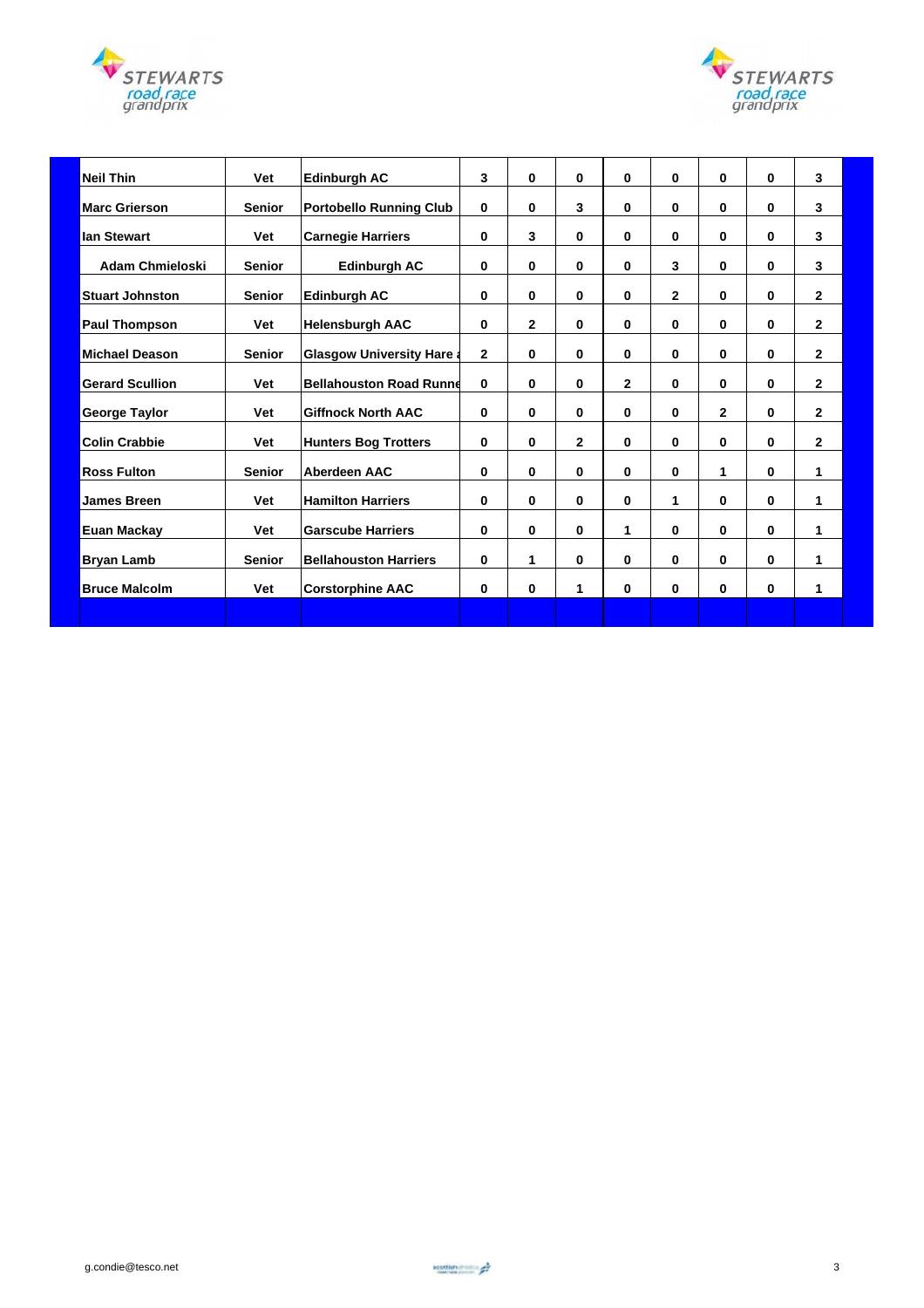



| <b>2010 Overall M40</b>   |                |                                                    | <b>Final</b>                         |                                             |                                            |                         |                                 |                                               |                                      |                                                                              |
|---------------------------|----------------|----------------------------------------------------|--------------------------------------|---------------------------------------------|--------------------------------------------|-------------------------|---------------------------------|-----------------------------------------------|--------------------------------------|------------------------------------------------------------------------------|
| <b>NAME</b>               | $\overline{A}$ | Club                                               | Round the Houses 10k<br>Grangemouth) | Tom Scott Memorial 10K<br><b>Motherwell</b> | Dunfermline half marathon<br>(Dunfermline) | logScotland 5k (Glasgow | Scottish Gas 10K<br>(Edinburgh) | Great Scottish Run Half<br>marathon (Glasgow0 | Stirling 10K GP Final<br>(Strirling) | Ш<br>$\mathsf{E}$<br>$\overline{\mathbf{5}}$<br>Ш<br>$\overline{\mathbf{m}}$ |
|                           |                |                                                    | 28th<br><b>March</b>                 | 11th<br><b>April</b>                        | 13 <sub>th</sub><br><b>Jnne</b>            | 23rd<br>June            | 1st Aug                         | 5th Sept                                      | 19th<br><b>Sept</b>                  |                                                                              |
| <b>Name</b>               | Cat            | Club                                               | R <sub>1</sub>                       | R <sub>2</sub>                              | R3                                         | R <sub>4</sub>          | R <sub>5</sub>                  | R <sub>6</sub>                                | R <sub>7</sub>                       | best of 5                                                                    |
| <b>Stuart Campbell</b>    | Vet            | <b>Arbroath &amp; District AC</b>                  | 0                                    | 11                                          | 0                                          | 13                      | 10                              | 9                                             | 12                                   | 55                                                                           |
| <b>Kenny Richmond</b>     | Vet            | <b>Bellahouston Road</b><br><b>Runners</b>         | 5                                    | 13                                          | $\mathbf 0$                                | 11                      | $\bf{0}$                        | $\overline{\mathbf{r}}$                       | $\mathbf{2}$                         | 38                                                                           |
| <b>David Millar</b>       | Vet            | <b>Irvine AC</b>                                   | 0                                    | 17                                          | 0                                          | $\bf{0}$                | 0                               | 15                                            | 0                                    | 32                                                                           |
| <b>Grant Wilkie</b>       | Vet            | <b>Corstorphine AAC</b>                            | 0                                    | $\overline{7}$                              | 13                                         | $\bf{0}$                | 8                               | 0                                             | $\mathbf 0$                          | 28                                                                           |
| <b>Jeff Farquhar</b>      | Vet            | <b>Pitreavie AAC</b>                               | 0                                    | 0                                           | 0                                          | 0                       | 9                               | 0                                             | 8                                    | 17                                                                           |
| <b>Charles Thomson</b>    | Vet            | <b>Ron Hill Cambuslang</b><br><b>Harriers</b>      | 0                                    | 0                                           | 0                                          | 12                      | 0                               | 0                                             | $\bf{0}$                             | 12                                                                           |
| <b>Allan Fotheringham</b> | Vet            | <b>Carnegie Harriers</b>                           | 0                                    | 0                                           | 10                                         | $\bf{0}$                | 0                               | 0                                             | 0                                    | 10                                                                           |
| <b>Martin Ferguson</b>    | Vet            | Edinburgh AC                                       | 0                                    | 0                                           | 9                                          | $\mathbf 0$             | 0                               | 0                                             | $\bf{0}$                             | 9                                                                            |
| lain Taylor               | Vet            | <b>Carnegie Harriers</b>                           | 0                                    | 0                                           | 8                                          | 0                       | 0                               | 0                                             | 0                                    | 8                                                                            |
| Alan Ramage               | Vet            | <b>Ron Hill Cambuslang</b><br><b>Harriers</b>      | 0                                    | 5                                           | 0                                          | 0                       | 0                               | 3                                             | 0                                    | 8                                                                            |
| <b>Graeme Kennedy</b>     | Vet            | <b>Motherwell AC</b>                               | 0                                    | 0                                           | 6                                          | 0                       | 0                               | 0                                             | 0                                    | 6                                                                            |
| <b>Mike Harvey</b>        | Vet            | <b>Carnegie Harriers</b>                           | 0                                    | 0                                           | 4                                          | 0                       | 0                               | 0                                             | 0                                    | 4                                                                            |
| <b>Neil Thin</b>          | Vet            | <b>Edinburgh AC</b>                                | 3                                    | 0                                           | 0                                          | 0                       | 0                               | 0                                             | $\bf{0}$                             | 3                                                                            |
| lan Stewart               | Vet            | <b>Carnegie Harriers</b>                           | 0                                    | 3                                           | $\mathbf 0$                                | 0                       | 0                               | 0                                             | 0                                    | 3                                                                            |
| <b>Paul Thompson</b>      | Vet            | <b>Helensburgh AAC</b><br><b>Bellahouston Road</b> | 0                                    | 2                                           | 0                                          | 0                       | 0                               | 0                                             | 0                                    | $\mathbf{2}$                                                                 |
| <b>Gerard Scullion</b>    | Vet            | <b>Runners</b>                                     | 0                                    | 0                                           | $\pmb{0}$                                  | 2                       | 0                               | 0                                             | 0                                    | 2                                                                            |
| <b>George Taylor</b>      | Vet            | <b>Giffnock North AAC</b>                          | 0                                    | 0                                           | $\pmb{0}$                                  | 0                       | 0                               | $\mathbf{2}$                                  | $\bf{0}$                             | $\mathbf{2}$                                                                 |
| <b>Colin Crabbie</b>      | Vet            | <b>Hunters Bog Trotters</b>                        | $\pmb{0}$                            | 0                                           | $\mathbf{2}$                               | $\pmb{0}$               | 0                               | 0                                             | $\bf{0}$                             | $\mathbf{2}$                                                                 |
| <b>James Breen</b>        | Vet            | <b>Hamilton Harriers</b>                           | 0                                    | 0                                           | 0                                          | 0                       | 1                               | 0                                             | $\bf{0}$                             | $\mathbf{1}$                                                                 |
| Euan Mackay               | Vet            | <b>Garscube Harriers</b>                           | 0                                    | 0                                           | $\mathbf 0$                                | 1                       | 0                               | 0                                             | 0                                    | $\mathbf{1}$                                                                 |
| <b>Bruce Malcolm</b>      | Vet            | <b>Corstorphine AAC</b>                            | $\pmb{0}$                            | $\pmb{0}$                                   | $\mathbf 1$                                | $\mathbf 0$             | $\pmb{0}$                       | $\mathbf 0$                                   | $\pmb{0}$                            | $\mathbf 1$                                                                  |

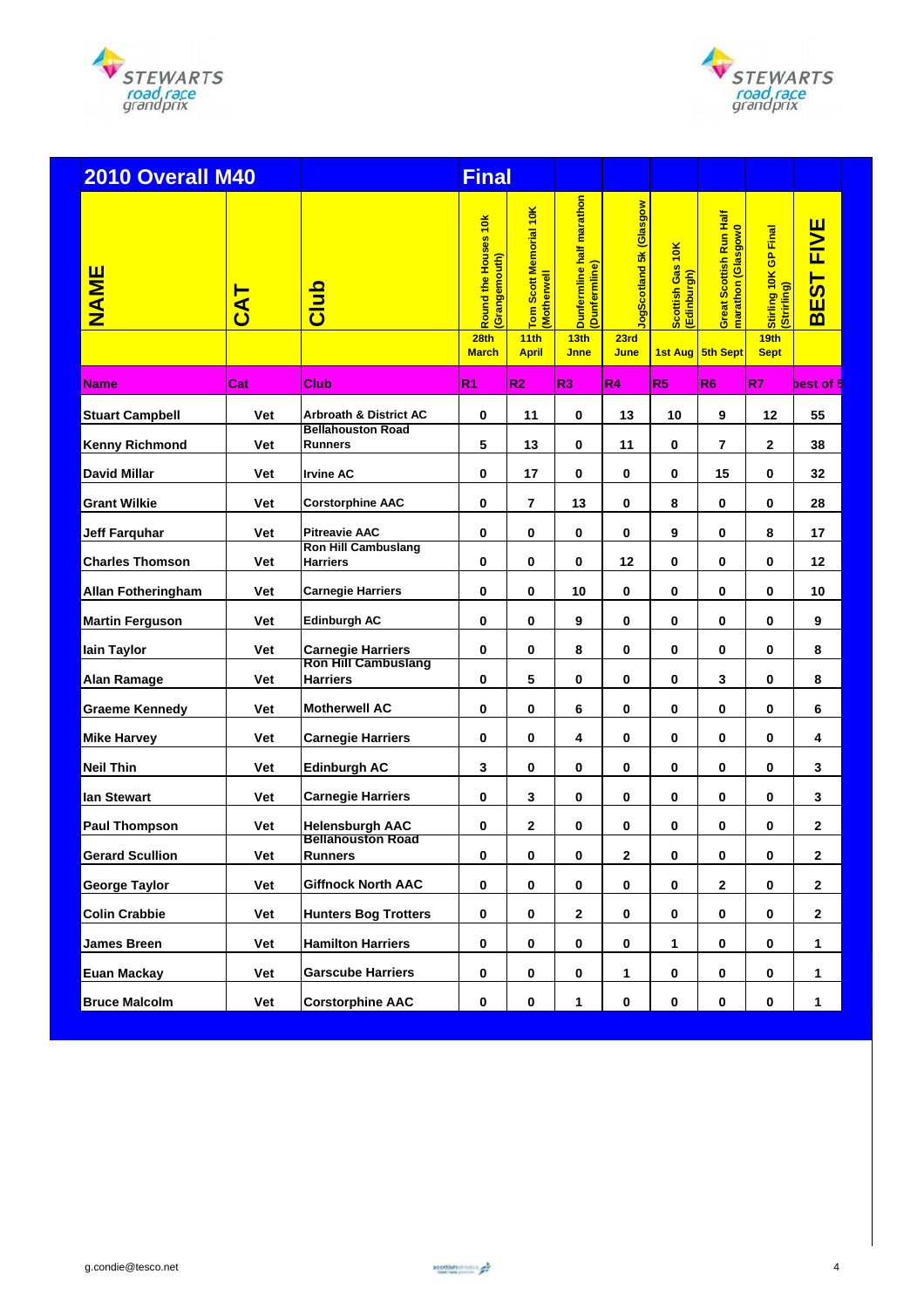



| <b>2010 Overall Females</b> |               |                                                       | <b>Final</b>                                              |                                               |                                                    |                                 |                                 |                                               |                                                                 |                            |
|-----------------------------|---------------|-------------------------------------------------------|-----------------------------------------------------------|-----------------------------------------------|----------------------------------------------------|---------------------------------|---------------------------------|-----------------------------------------------|-----------------------------------------------------------------|----------------------------|
| <b>NAME</b>                 | <b>JAJ</b>    | <u>dub</u>                                            | Round the Houses 10k<br>(Grangemouth)<br>28 <sub>th</sub> | Tom Scott Memorial 10K<br>(Motherwell<br>11th | Dunfermline half marathon<br>(Dunfermline)<br>13th | JogScotland 5k (Glasgow<br>23rd | Scottish Gas 10K<br>(Edinburgh) | Great Scottish Run Half<br>marathon (Glasgow0 | Final<br>$\frac{a}{c}$<br>Stirling 10K (<br>(Strirling)<br>19th | <b>FIVE</b><br><b>BEST</b> |
|                             |               |                                                       | <b>March</b>                                              | <b>April</b>                                  | <b>Jnne</b>                                        | June                            |                                 | 1st Aug   5th Sept                            | <b>Sept</b>                                                     |                            |
| <b>Name</b>                 | Cat           | Club                                                  | R <sub>1</sub>                                            | R <sub>2</sub>                                | R3                                                 | R <sub>4</sub>                  | R <sub>5</sub>                  | R <sub>6</sub>                                | R7                                                              | best of 5                  |
| Fiona Matheson              | Vet           | <b>Falkirk VH</b>                                     | 20                                                        | 20                                            | 20                                                 | 20                              | 20                              | 20                                            | 36                                                              | 116                        |
| <b>Mhairi Duff</b>          | <b>Senior</b> | <b>Dumfries Running Club</b>                          | 0                                                         | 17                                            | 16                                                 | 15                              | 17                              | 17                                            | 30                                                              | 97                         |
| <b>Fiona Thompson</b>       | Senior        | <b>Central AC</b><br><b>Scottish Prison Service</b>   | 0                                                         | 19                                            | 0                                                  | 19                              | 18                              | 0                                             | 32                                                              | 88                         |
| <b>Jill Knowles</b>         | Senior        | <b>AAC</b>                                            | 16                                                        | 18                                            | 15                                                 | 0                               | 16                              | 0                                             | 22                                                              | 87                         |
| <b>Jennifer MacLean</b>     | <b>Senior</b> | <b>Edinburgh AC</b><br><b>Scottish Prison Service</b> | 0                                                         | 0                                             | 19                                                 | 0                               | 0                               | 18                                            | 38                                                              | 75                         |
| Nicola May                  | Senior        | <b>AAC</b>                                            | 8                                                         | 14                                            | 11                                                 | 14                              | 13                              | 0                                             | 0                                                               | 60                         |
| Sarah Inglis                | <b>Senior</b> | <b>Lothian Running Club</b>                           | 0                                                         | $\bf{0}$                                      | 0                                                  | 0                               | 19                              | 0                                             | 40                                                              | 59                         |
| <b>Lyndsay Morrison</b>     | Senior        | <b>Central AC</b>                                     | 0                                                         | 0                                             | 0                                                  | 18                              | 15                              | 0                                             | 20                                                              | 53                         |
| <b>Niamh Devlin</b>         | Senior        | <b>Edinburgh AC</b>                                   | 15                                                        | 0                                             | 17                                                 | 0                               | 0                               | 13                                            | 0                                                               | 45                         |
| <b>Katherine Brownlee</b>   | Senior        | <b>Edinburgh AC</b>                                   | 0                                                         | 0                                             | 0                                                  | 0                               | 0                               | 16                                            | 26                                                              | 42                         |
| <b>Collette Fagan</b>       | <b>Senior</b> | <b>VP-Glasgow AC</b>                                  | 19                                                        | $\bf{0}$                                      | $\mathbf{0}$                                       | 0                               | 0                               | 19                                            | $\bf{0}$                                                        | 38                         |
| <b>Lilly Partridge</b>      | Senior        | <b>Aldershot Farnham &amp; Dist</b>                   | 0                                                         | 0                                             | 0                                                  | 0                               | 0                               | 0                                             | 34                                                              | 34                         |
| <b>Alison Docherty</b>      | <b>Senior</b> | <b>Central AC</b>                                     | 18                                                        | $\bf{0}$                                      | $\bf{0}$                                           | 0                               | 0                               | 15                                            | 0                                                               | 33                         |
| Avril Mason                 | <b>Senior</b> | <b>Shettleston Harriers</b>                           | 0                                                         | 0                                             | 0                                                  | 17                              | 0                               | 14                                            | 0                                                               | 31                         |
| <b>Alison Winship</b>       | Senior        | <b>Garscube Harriers</b>                              | 0                                                         | 0                                             | 12                                                 | 13                              | 0                               | 0                                             | 6                                                               | 31                         |
| <b>Hazel Dean</b>           | Vet           | <b>Central AC</b>                                     | 0                                                         | 0                                             | 6                                                  | 12                              | 10                              | 0                                             | 2                                                               | 30                         |
| <b>Kirsty Husband</b>       | Vet           | <b>Garscube Harriers</b>                              | 0                                                         | 0                                             | 0                                                  | 0                               | 0                               | 0                                             | 28                                                              | 28                         |
| <b>Eilis McKechanie</b>     | <b>Senior</b> | <b>Hunters Bog Trotters</b>                           | 0                                                         | $\mathbf 0$                                   | 0                                                  | 0                               | 14                              | 0                                             | 14                                                              | 28                         |
| <b>Claire McCracken</b>     | <b>Senior</b> | <b>VP-Glasgow AC</b>                                  | 12                                                        | 0                                             | 0                                                  | 0                               | 0                               | 0                                             | 16                                                              | 28                         |
| <b>Angela Howe</b>          | <b>Senior</b> | <b>Fife AC</b>                                        | 0                                                         | $\pmb{0}$                                     | 0                                                  | 0                               | 0                               | 10                                            | 18                                                              | 28                         |
| <b>Louise Beveridge</b>     | <b>Senior</b> | <b>Metro Aberdeen Running</b><br>Club                 | 0                                                         | 15                                            | 0                                                  | 0                               | 0                               | 12                                            | 0                                                               | 27                         |
| <b>Lesley Chisholm</b>      | <b>Senior</b> | <b>VP-Glasgow AC</b>                                  | 0                                                         | 0                                             | $\mathbf 0$                                        | 0                               | 0                               | 0                                             | 24                                                              | 24                         |
| Jennifer Telford            | Vet           | <b>Scottish Prison Service</b><br><b>AAC</b>          | 3                                                         | 0                                             | 9                                                  | 0                               | 12                              | 0                                             | 0                                                               | 24                         |
| <b>Michelle Sandison</b>    | <b>Senior</b> | <b>Springburn Harriers</b>                            | 6                                                         | 0                                             | 0                                                  | 16                              | 0                               | 0                                             | 0                                                               | 22                         |
| <b>Jennifer Emsley</b>      | <b>Senior</b> | <b>Central AC</b>                                     | 10                                                        | $\mathbf 0$                                   | 0                                                  | 0                               | 0                               | 11                                            | 0                                                               | 21                         |
| <b>Lyndsey Fraser</b>       | <b>Senior</b> | <b>Edinburgh AC</b>                                   | 0                                                         | 0                                             | 8                                                  | 0                               | 11                              | 0                                             | 0                                                               | 19                         |
| <b>Alison McGill</b>        | Senior        | Fife AC                                               | 9                                                         | 0                                             | 0                                                  | 0                               | 0                               | 0                                             | 10                                                              | 19                         |
| Dianne Lauder               | <b>Senior</b> | <b>Gala Harriers</b>                                  | 0                                                         | 0                                             | 18                                                 | 0                               | 0                               | 0                                             | 0                                                               | 18                         |
| <b>Helen Sharpe</b>         | <b>Senior</b> | <b>Fife AC</b>                                        | 17                                                        | $\pmb{0}$                                     | $\pmb{0}$                                          | $\pmb{0}$                       | 0                               | $\pmb{0}$                                     | $\mathbf 0$                                                     | 17                         |
|                             |               |                                                       |                                                           |                                               |                                                    |                                 |                                 |                                               |                                                                 |                            |

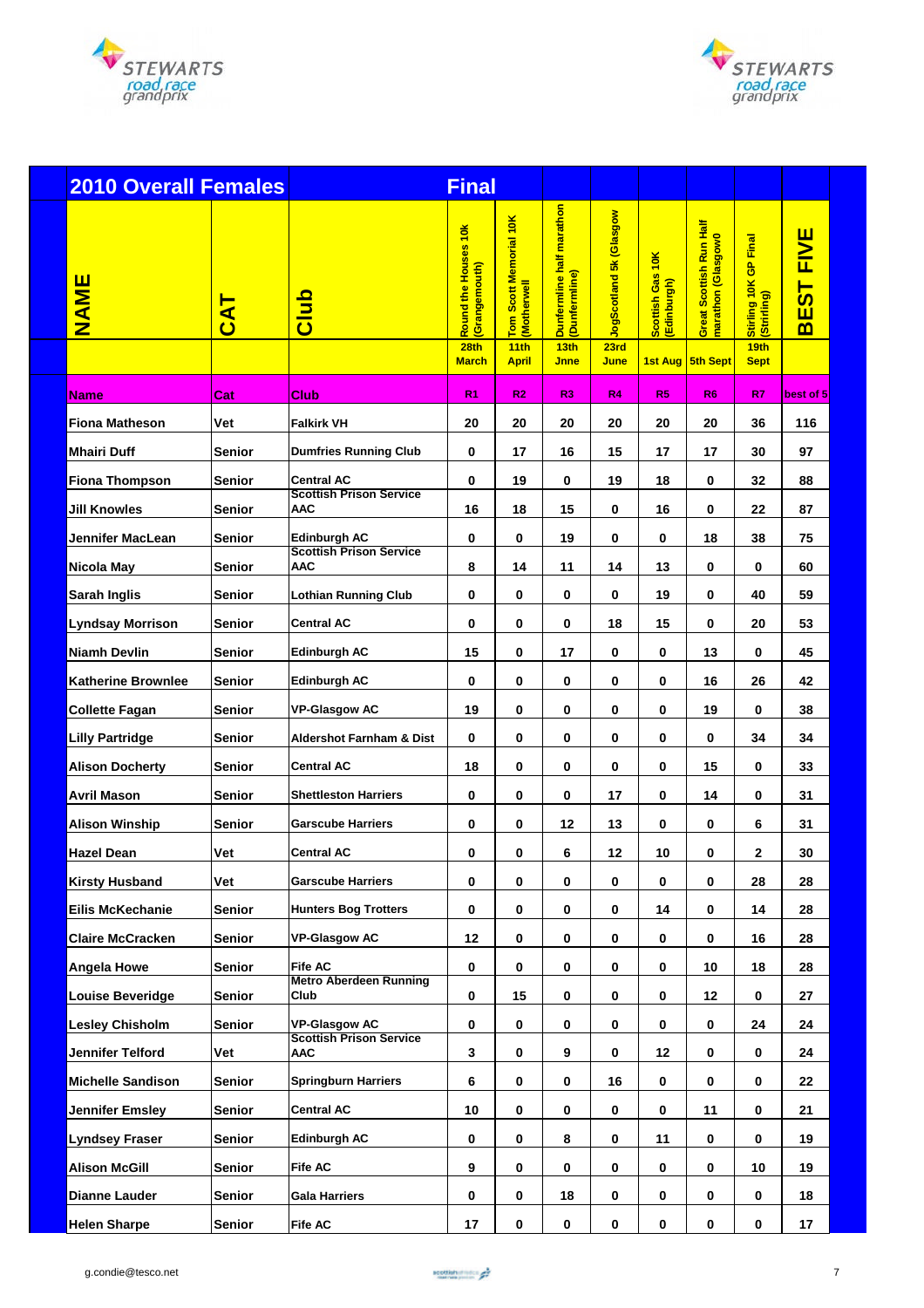



| <b>Mary McCutcheon</b>       | Vet           | <b>Giffnock North AAC</b>          | 0              | 11                      | 0               | 0           | 0           | 5           | 0  | 16              |
|------------------------------|---------------|------------------------------------|----------------|-------------------------|-----------------|-------------|-------------|-------------|----|-----------------|
| Joasia Zakrzewski            | <b>Senior</b> | <b>Dumfries Running Club</b>       | 0              | 16                      | 0               | 0           | 0           | 0           | 0  | 16              |
| <b>Michelle Hetherington</b> | Vet           | <b>Helensburgh AAC</b>             | 0              | 0                       | 0               | 11          | 0           | 0           | 4  | 15              |
| <b>Karlyn Forsyth</b>        | <b>Senior</b> | <b>Bellahouston Road Runners</b>   | 0              | 6                       | 0               | 9           | 0           | 0           | 0  | 15              |
| <b>Siobhan Culleton</b>      | <b>Senior</b> | <b>Carnegie Harriers</b>           | 0              | 0                       | 14              | 0           | 0           | 0           | 0  | 14              |
| <b>Pamela Crawley</b>        | <b>Senior</b> | <b>Ron Hill Cambuslang Harriel</b> | 14             | 0                       | 0               | 0           | 0           | 0           | 0  | 14              |
| <b>Susan Ridley</b>          | Vet           | Edinburgh AC                       | 13             | 0                       | 0               | 0           | 0           | 0           | 0  | 13              |
| <b>Pamela McCrossan</b>      | Vet           | <b>Clydesdale Harriers</b>         | 0              | 13                      | 0               | 0           | 0           | 0           | 0  | 13              |
| <b>Kristin Lownie</b>        | <b>Senior</b> | <b>Carnegie Harriers</b>           | 0              | 0                       | 13              | 0           | 0           | 0           | 0  | 13              |
| <b>Mairi Stanley</b>         | Vet           | <b>Garscube Harriers</b>           | 0              | 0                       | 0               | 0           | 0           | 4           | 8  | 12              |
| <b>Kathryn Scott</b>         | Vet           | <b>Clydesdale Harriers</b>         | 0              | 12                      | 0               | 0           | 0           | 0           | 0  | 12 <sub>2</sub> |
| <b>Charlotte Wilson</b>      | <b>Senior</b> | <b>Garscube Harriers</b>           | 0              | 0                       | 0               | 0           | 0           | 0           | 12 | 12              |
| <b>Fiona Cressy</b>          | <b>Senior</b> | <b>Pitreavie AAC</b>               | 11             | 0                       | 0               | 0           | 0           | 0           | 0  | 11              |
| <b>Susan Addison</b>         | Vet           | <b>Kirkintilloch Olympians</b>     | 0              | 10                      | 0               | 0           | 0           | 0           | 0  | 10              |
| <b>Sian Finlay</b>           | Vet           | <b>Dumfries Running Club</b>       | 0              | 0                       | 10              | 0           | 0           | 0           | 0  | 10              |
| <b>Katie Pollock</b>         | <b>Senior</b> | <b>Greenock Glenpark Harrie</b>    | 0              | $\mathbf{0}$            | 0               | 10          | 0           | 0           | 0  | 10              |
| <b>Hilary Millar</b>         | Vet           | <b>Giffnock North AAC</b>          | 0              | 9                       | 0               | 0           | 0           | 0           | 0  | 9               |
| <b>Claire Imrie</b>          | <b>Senior</b> | $\bf{0}$                           | 0              | 0                       | 0               | 0           | 0           | 9           | 0  | 9               |
| <b>Claire Gilchrist</b>      | Vet           | Ferranti AAC                       | 0              | 0                       | 0               | 0           | 9           | 0           | 0  | 9               |
| <b>Yvonne Hamilton</b>       | <b>Senior</b> | Giffnock North AAC                 | 0              | 8                       | 0               | 0           | 0           | 0           | 0  | 8               |
| <b>Julia Drewer</b>          | <b>Senior</b> | Ferranti AAC                       | 0              | 0                       | 0               | 0           | 8           | 0           | 0  | 8               |
| Jane Waterhouse              | Vet           | <b>Central AC</b>                  | 0              | 0                       | 0               | 8           | 0           | 0           | 0  | 8               |
| Deborah Gray                 | <b>Senior</b> | <b>Bellahouston Road Runne</b>     | 0              | 0                       | 0               | 0           | 0           | 8           | 0  | 8               |
| Rhona Van Rensburg           | <b>Senior</b> | <b>Fife AC</b>                     | 0              | 0                       | 7               | 0           | 0           | 0           | 0  | 7               |
| <b>Margie Leitch</b>         | Vet           | <b>Harmeny AC</b>                  | 0              | 0                       | 0               | $\mathbf 0$ | 7           | $\mathbf 0$ | 0  | $\overline{7}$  |
| <b>Jessica Martin</b>        | <b>Senior</b> | Kilbarchan AAC                     | $\overline{7}$ | $\pmb{0}$               | 0               | 0           | 0           | 0           | 0  | $\overline{7}$  |
| <b>Erica Christie</b>        | Vet           | <b>Bellahouston Harriers</b>       | 0              | $\overline{\mathbf{r}}$ | 0               | 0           | 0           | 0           | 0  | $\overline{7}$  |
| <b>Clare Gemmell</b>         | Vet           | <b>Springburn Harriers</b>         | 0              | 0                       | 0               | 0           | 0           | 7           | 0  | $\overline{7}$  |
| <b>Bernadette O'Neil</b>     | Vet           | <b>Bellahouston Harriers</b>       | 0              | 0                       | 0               | 7           | 0           | 0           | 0  | 7               |
| <b>Margaret Imlah</b>        | Vet           | <b>Lasswade AAC</b>                | 0              | 0                       | 0               | 0           | 6           | 0           | 0  | 6               |
| <b>Leanne Hamilton</b>       | <b>Senior</b> | Kilbarchan AAC                     | 0              | 0                       | 0               | 0           | 0           | 6           | 0  | 6               |
| Jane Galt                    | Vet           | <b>Bellahouston Road Runne</b>     | 0              | 0                       | 0               | 6           | 0           | 0           | 0  | 6               |
| <b>Linda Kennedy</b>         | Vet           | <b>Bellahouston Road Runne</b>     | 0              | $\sqrt{5}$              | 0               | 0           | 0           | 0           | 0  | 5               |
| <b>Kerry Porter</b>          | <b>Senior</b> | <b>Corstorphine AAC</b>            | $\pmb{0}$      | 0                       | 0               | 0           | 5           | 0           | 0  | 5               |
| Jennifer Kibble              | <b>Senior</b> | Fife AC                            | 5              | 0                       | 0               | 0           | 0           | 0           | 0  | 5               |
| <b>Jane Wild</b>             | Vet           | <b>Bellahouston Road Runne</b>     | 0              | 0                       | 0               | 5           | 0           | 0           | 0  | 5               |
| <b>Isobel Burnett</b>        | Vet           | <b>Carnegie Harriers</b>           | $\mathbf 0$    | $\pmb{0}$               | $5\phantom{.0}$ | $\pmb{0}$   | $\mathbf 0$ | 0           | 0  | 5               |

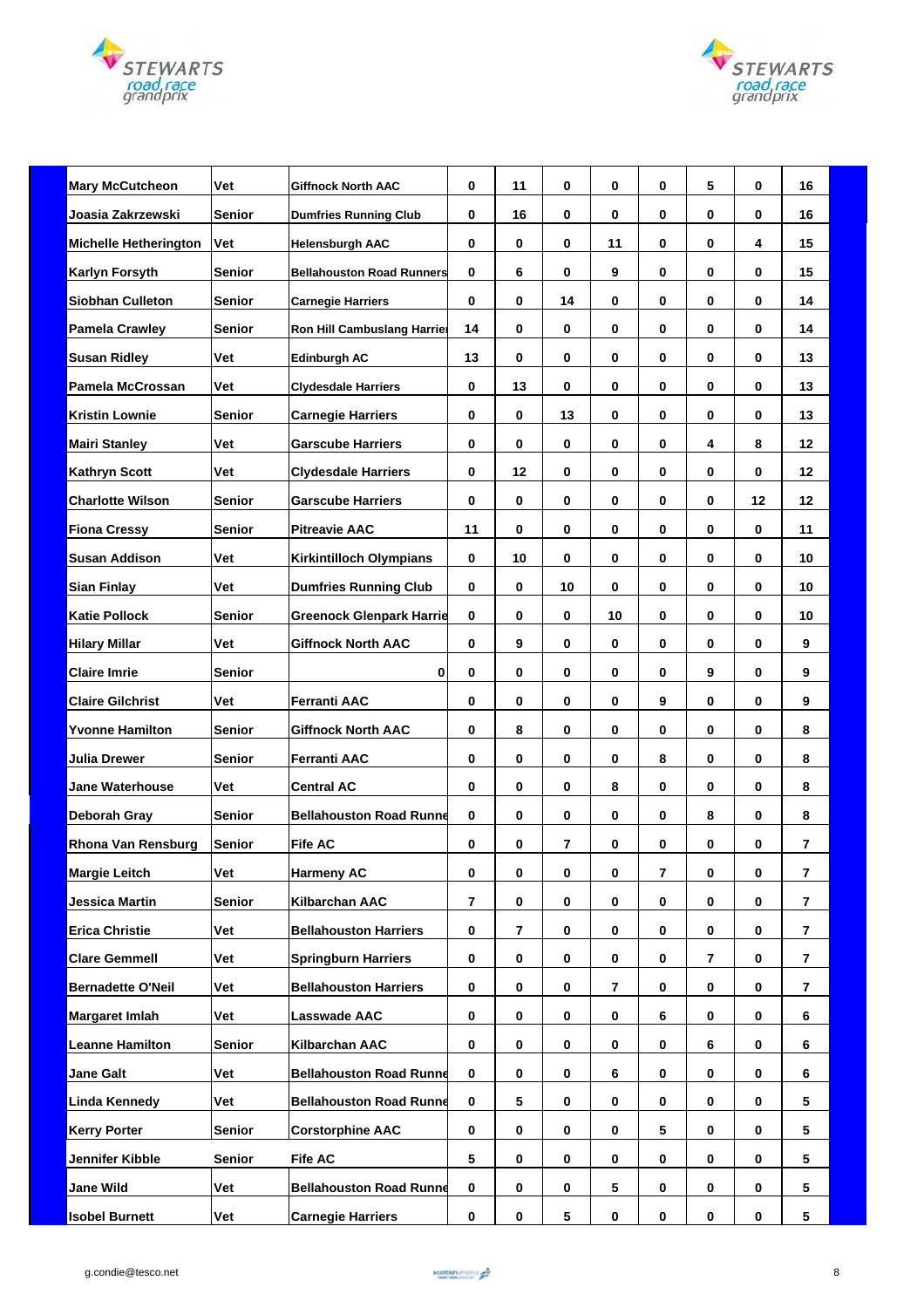



| <b>Yvonne Winchester</b>    | Vet           | <b>Bellahouston Harriers</b>    | $\bf{0}$     | $\bf{0}$     | $\bf{0}$     | 4        | 0            | $\bf{0}$       | 0 | 4            |
|-----------------------------|---------------|---------------------------------|--------------|--------------|--------------|----------|--------------|----------------|---|--------------|
| <b>Sheila Lewis</b>         | Vet           | <b>Giffnock North AAC</b>       | 0            | 4            | 0            | 0        | 0            | 0              | 0 | 4            |
| <b>Sharyn Ramage</b>        | Vet           | <b>Edinburgh AC</b>             | 0            | $\bf{0}$     | 0            | 0        | 4            | $\bf{0}$       | 0 | 4            |
| <b>Gail Murdoch</b>         | Vet           | <b>Carnegie Harriers</b>        | 4            | $\bf{0}$     | 0            | 0        | 0            | 0              | 0 | 4            |
| <b>Corrie Roberts</b>       | <b>Senior</b> | <b>Corstorphine AAC</b>         | 0            | $\bf{0}$     | 4            | 0        | 0            | $\bf{0}$       | 0 | 4            |
| Li Wang                     | Vet           | <b>Giffnock North AAC</b>       | 0            | 3            | 0            | 0        | 0            | $\bf{0}$       | 0 | 3            |
| <b>Kirsty Grant</b>         | <b>Senior</b> | <b>Ron Hill Cambuslang Harr</b> | $\bf{0}$     | $\bf{0}$     | 0            | 3        | 0            | $\bf{0}$       | 0 | 3            |
| <b>Kate Kitchin</b>         | <b>Senior</b> | <b>Lothian Running Club</b>     | 0            | $\bf{0}$     | 0            | 0        | 3            | $\bf{0}$       | 0 | 3            |
| <b>Gail Beaton</b>          | Vet           | <b>Garscube Harriers</b>        | 0            | $\bf{0}$     | 0            | 0        | 0            | 3              | 0 | 3            |
| <b>Christine Myerscough</b> | Vet           | <b>Kinross Road Runners</b>     | 0            | $\bf{0}$     | 3            | 0        | 0            | $\bf{0}$       | 0 | 3            |
| <b>Susan Johnston</b>       | Vet           | <b>Corstorphine AAC</b>         | 0            | $\bf{0}$     | 0            | 0        | $\mathbf{2}$ | $\bf{0}$       | 0 | $\mathbf{2}$ |
| <b>Sara Trickett</b>        | Vet           | <b>Unattached</b>               | 0            | $\bf{0}$     | 0            | 2        | 0            | 0              | 0 | $\mathbf{2}$ |
| <b>Maureen McVey</b>        | Vet           | <b>Giffnock North AAC</b>       | $\bf{0}$     | $\mathbf{2}$ | $\mathbf{0}$ | $\bf{0}$ | 0            | $\bf{0}$       | 0 | $\mathbf{2}$ |
| <b>Jill Smylie</b>          | <b>Senior</b> | <b>Giffnock North AAC</b>       | 0            | $\bf{0}$     | 0            | 0        | 0            | $\overline{2}$ | 0 | $\mathbf{2}$ |
| <b>Helena Sim</b>           | Vet           | <b>Carnegie Harriers</b>        | 0            | $\bf{0}$     | $\mathbf{2}$ | 0        | 0            | $\bf{0}$       | 0 | $\mathbf{2}$ |
| <b>Hannah Terrance</b>      | <b>Senior</b> | <b>Kirkintilloch Olympians</b>  | $\mathbf{2}$ | $\bf{0}$     | 0            | 0        | 0            | $\bf{0}$       | 0 | $\mathbf{2}$ |
| <b>Susan Thomson</b>        | Vet           | <b>Fife AC</b>                  | 0            | $\bf{0}$     | 1            | 0        | 0            | $\bf{0}$       | 0 | 1            |
| <b>Shona Donnelly</b>       | Vet           | <b>Bellahouston Road Runne</b>  | 1            | $\bf{0}$     | 0            | 0        | 0            | $\bf{0}$       | 0 | 1            |
| <b>Michelle Jordan</b>      | Vet           | Unattached                      | 0            | $\bf{0}$     | 0            | 1        | 0            | 0              | 0 | $\mathbf 1$  |
| <b>Marietta Beal</b>        | Vet           | <b>Edinburgh AC</b>             | $\bf{0}$     | $\bf{0}$     | 0            | $\bf{0}$ | 0            | 1              | 0 | 1            |
| <b>Kirsty Baird</b>         | <b>Senior</b> | <b>VP-Glasgow AC</b>            | 0            | $\bf{0}$     | 0            | 0        | $\mathbf{1}$ | $\bf{0}$       | 0 | $\mathbf{1}$ |
| <b>Frances Maxwell</b>      | Vet           | <b>Calderglen Harriers</b>      | 0            | 1            | 0            | 0        | 0            | 0              | 0 | $\mathbf{1}$ |
| <b>Emily Pollock</b>        | <b>Senior</b> | <b>Greenock Glenpark Harrie</b> | 0            | $\bf{0}$     | 0            | 1        | 0            | 0              | 0 | 1            |
|                             |               |                                 |              |              |              |          |              |                |   |              |

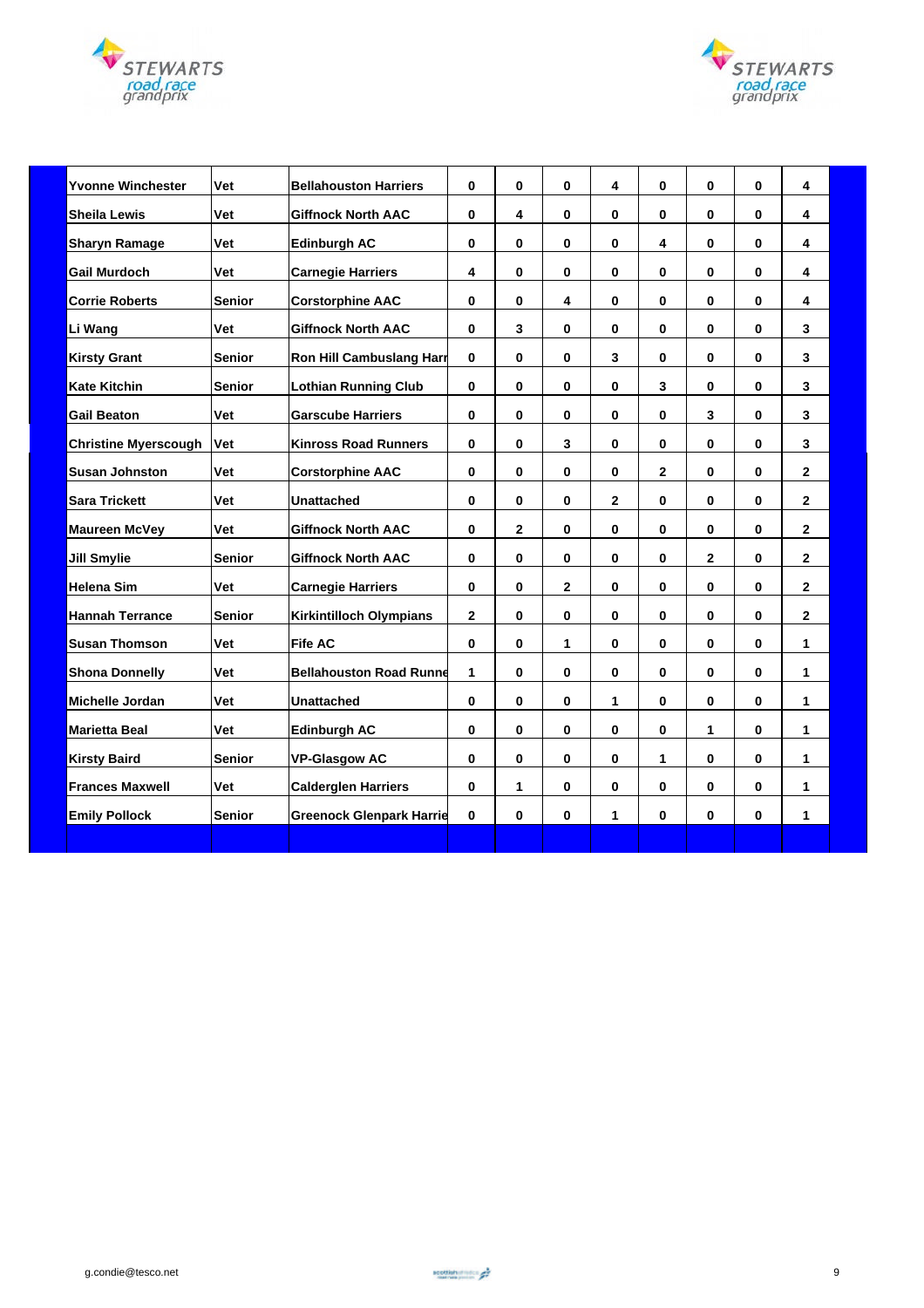



| 2010 Overall F40             |     |                                            | <b>Final</b>                                                             |                                                               |                                                                   |                                         |                                 |                                                                   |                                                             |                         |
|------------------------------|-----|--------------------------------------------|--------------------------------------------------------------------------|---------------------------------------------------------------|-------------------------------------------------------------------|-----------------------------------------|---------------------------------|-------------------------------------------------------------------|-------------------------------------------------------------|-------------------------|
| <b>NAME</b>                  | CAT | Club                                       | Round the Houses 10k<br>Grangemouth)<br>28 <sub>th</sub><br><b>March</b> | Tom Scott Memorial 10K<br>(Motherwell<br>11th<br><b>April</b> | Dunfermline half marathon<br>(Dunfermline)<br>13th<br><b>Jnne</b> | JogScotland 5k (Glasgow<br>23rd<br>June | Scottish Gas 10K<br>(Edinburgh) | Great Scottish Run Half<br>marathon (Glasgow0<br>1st Aug 5th Sept | Stirling 10K GP Final<br>(Strirling)<br>19th<br><b>Sept</b> | <b>BEST FIVE</b>        |
| <b>Name</b>                  | Cat | <b>Club</b>                                | R <sub>1</sub>                                                           | R <sub>2</sub>                                                | R3                                                                | R <sub>4</sub>                          | R <sub>5</sub>                  | R <sub>6</sub>                                                    | R7                                                          | best of<br>5            |
| <b>Fiona Matheson</b>        | Vet | <b>Falkirk VH</b>                          | 20                                                                       | 20                                                            | 20                                                                | 20                                      | 20                              | 20                                                                | 36                                                          | 116                     |
| Hazel Dean                   | Vet | <b>Central AC</b>                          | $\bf{0}$                                                                 | 0                                                             | 6                                                                 | 12                                      | 10                              | 0                                                                 | 2                                                           | 30                      |
| <b>Kirsty Husband</b>        | Vet | <b>Garscube Harriers</b>                   | 0                                                                        | 0                                                             | 0                                                                 | 0                                       | 0                               | 0                                                                 | 28                                                          | 28                      |
| <b>Jennifer Telford</b>      | Vet | Scottish Prison Service<br><b>AAC</b>      | 3                                                                        | 0                                                             | 9                                                                 | 0                                       | 12                              | 0                                                                 | 0                                                           | 24                      |
| <b>Mary McCutcheon</b>       | Vet | Giffnock North AAC                         | 0                                                                        | 11                                                            | 0                                                                 | 0                                       | 0                               | 5                                                                 | 0                                                           | 16                      |
| <b>Michelle Hetherington</b> | Vet | <b>Helensburgh AAC</b>                     | $\mathbf 0$                                                              | 0                                                             | 0                                                                 | 11                                      | 0                               | 0                                                                 | 4                                                           | 15                      |
| <b>Susan Ridley</b>          | Vet | <b>Edinburgh AC</b>                        | 13                                                                       | 0                                                             | 0                                                                 | 0                                       | 0                               | 0                                                                 | 0                                                           | 13                      |
| <b>Pamela McCrossan</b>      | Vet | <b>Clydesdale Harriers</b>                 | $\mathbf 0$                                                              | 13                                                            | $\bf{0}$                                                          | 0                                       | 0                               | 0                                                                 | 0                                                           | 13                      |
| <b>Mairi Stanley</b>         | Vet | <b>Garscube Harriers</b>                   | $\mathbf 0$                                                              | $\mathbf 0$                                                   | $\bf{0}$                                                          | 0                                       | 0                               | 4                                                                 | 8                                                           | 12                      |
| <b>Kathryn Scott</b>         | Vet | <b>Clydesdale Harriers</b>                 | 0                                                                        | 12                                                            | 0                                                                 | 0                                       | 0                               | 0                                                                 | 0                                                           | 12 <sub>2</sub>         |
| <b>Susan Addison</b>         | Vet | Kirkintilloch Olympians                    | 0                                                                        | 10                                                            | 0                                                                 | 0                                       | 0                               | 0                                                                 | 0                                                           | 10                      |
| <b>Sian Finlay</b>           | Vet | <b>Dumfries Running Club</b>               | 0                                                                        | 0                                                             | 10                                                                | 0                                       | 0                               | 0                                                                 | 0                                                           | 10                      |
| <b>Hilary Millar</b>         | Vet | Giffnock North AAC                         | 0                                                                        | 9                                                             | $\mathbf 0$                                                       | 0                                       | 0                               | 0                                                                 | 0                                                           | 9                       |
| <b>Claire Gilchrist</b>      | Vet | <b>Ferranti AAC</b>                        | 0                                                                        | 0                                                             | 0                                                                 | 0                                       | 9                               | 0                                                                 | 0                                                           | 9                       |
| <b>Jane Waterhouse</b>       | Vet | <b>Central AC</b>                          | 0                                                                        | 0                                                             | $\bf{0}$                                                          | 8                                       | 0                               | 0                                                                 | 0                                                           | 8                       |
| <b>Margie Leitch</b>         | Vet | <b>Harmeny AC</b>                          | 0                                                                        | 0                                                             | 0                                                                 | 0                                       | 7                               | 0                                                                 | 0                                                           | $\overline{\mathbf{r}}$ |
| <b>Erica Christie</b>        | Vet | <b>Bellahouston Harriers</b>               | $\bf{0}$                                                                 | 7                                                             | 0                                                                 | 0                                       | 0                               | 0                                                                 | 0                                                           | $\overline{\mathbf{r}}$ |
| <b>Clare Gemmell</b>         | Vet | <b>Springburn Harriers</b>                 | 0                                                                        | 0                                                             | 0                                                                 | 0                                       | 0                               | 7                                                                 | 0                                                           | $\overline{\mathbf{r}}$ |
| <b>Bernadette O'Neil</b>     | Vet | <b>Bellahouston Harriers</b>               | $\bf{0}$                                                                 | 0                                                             | 0                                                                 | $\overline{7}$                          | 0                               | 0                                                                 | 0                                                           | 7                       |
| <b>Margaret Imlah</b>        | Vet | Lasswade AAC                               | $\bf{0}$                                                                 | 0                                                             | 0                                                                 | 0                                       | 6                               | 0                                                                 | 0                                                           | 6                       |
| <b>Jane Galt</b>             | Vet | <b>Bellahouston Road</b><br><b>Runners</b> | 0                                                                        | 0                                                             | 0                                                                 | 6                                       | 0                               | 0                                                                 | 0                                                           | 6                       |
| <b>Linda Kennedy</b>         | Vet | <b>Bellahouston Road</b><br>Runners        | $\pmb{0}$                                                                | 5                                                             | 0                                                                 | 0                                       | 0                               | 0                                                                 | 0                                                           | 5                       |
| <b>Jane Wild</b>             | Vet | <b>Bellahouston Road</b><br><b>Runners</b> | $\mathbf 0$                                                              | $\mathbf 0$                                                   | 0                                                                 | 5                                       | 0                               | 0                                                                 | 0                                                           | 5                       |
| <b>Isobel Burnett</b>        | Vet | <b>Carnegie Harriers</b>                   | $\mathbf 0$                                                              | $\mathbf 0$                                                   | 5                                                                 | 0                                       | 0                               | 0                                                                 | 0                                                           | 5                       |
| <b>Yvonne Winchester</b>     | Vet | <b>Bellahouston Harriers</b>               | 0                                                                        | 0                                                             | 0                                                                 | 4                                       | 0                               | 0                                                                 | 0                                                           | 4                       |
| <b>Sheila Lewis</b>          | Vet | <b>Giffnock North AAC</b>                  | $\mathbf 0$                                                              | 4                                                             | 0                                                                 | 0                                       | 0                               | 0                                                                 | 0                                                           | 4                       |
| <b>Sharyn Ramage</b>         | Vet | <b>Edinburgh AC</b>                        | 0                                                                        | 0                                                             | $\mathbf 0$                                                       | 0                                       | 4                               | 0                                                                 | 0                                                           | 4                       |
| <b>Gail Murdoch</b>          | Vet | <b>Carnegie Harriers</b>                   | 4                                                                        | 0                                                             | 0                                                                 | 0                                       | 0                               | 0                                                                 | 0                                                           | 4                       |
| Li Wang                      | Vet | <b>Giffnock North AAC</b>                  | $\pmb{0}$                                                                | 3                                                             | $\pmb{0}$                                                         | $\pmb{0}$                               | $\bf{0}$                        | 0                                                                 | 0                                                           | $\mathbf{3}$            |